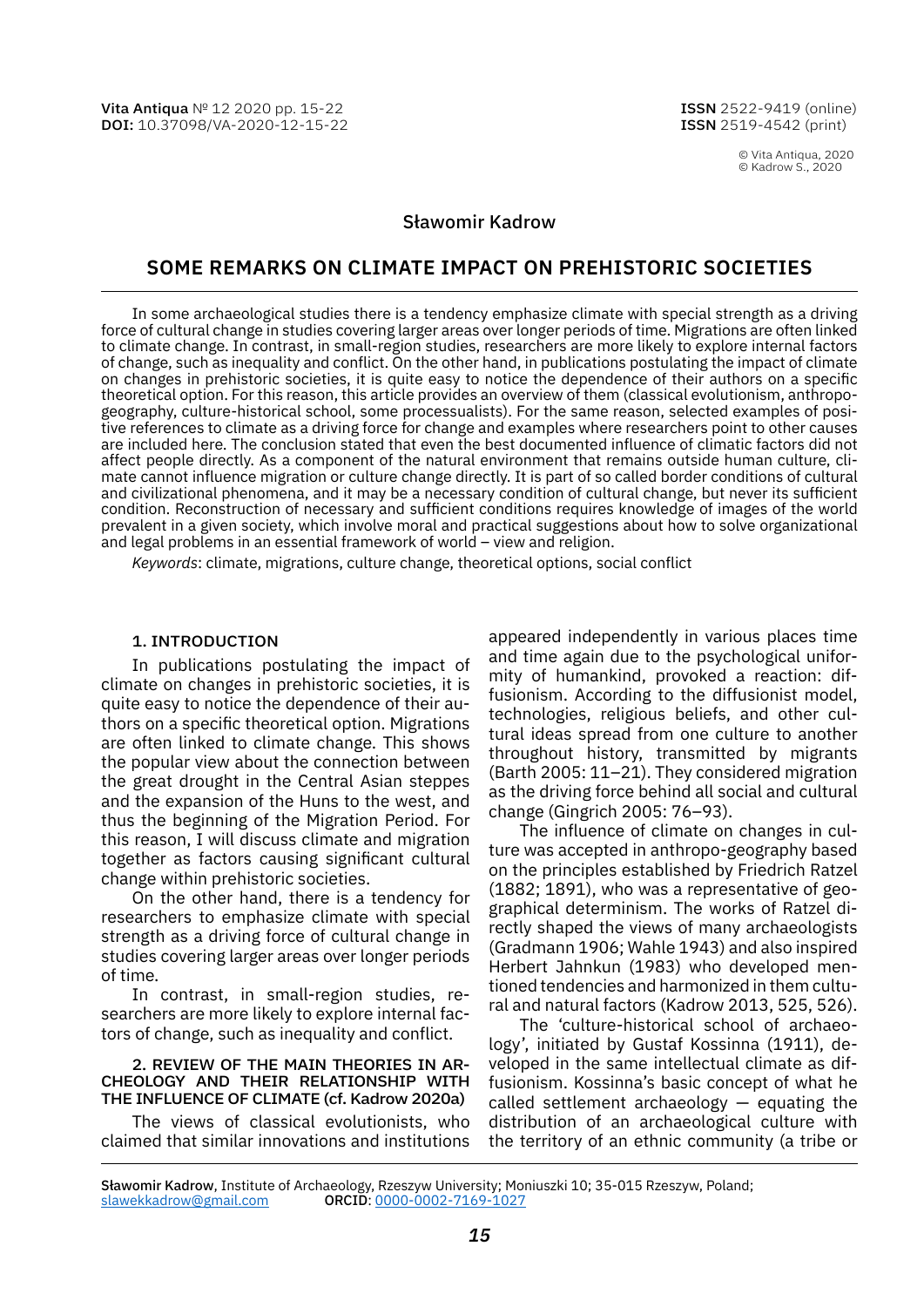a people), and explaining all cultural changes by migration — was universally accepted in Europe in the interwar period, and in the *Ostblock* countries even after the Second World War.

Culture-historical archaeologists did not carry out original research into social organization. To an even greater extent than classical evolutionists, they drew their knowledge of social groups and structures from historical sources, particularly those relating to ancient Greece, Rome and the Middle East, as well as from ethnological and anthropological research (cf. Redman 1999: 53, 54).

Bronisław Malinowski — as a functionalist claimed that all elements of a given culture influenced each other, and that every local culture was an integrated complex mechanism helping a human group, which he saw as an organism, to adjust to its environment. Cultural change resulted from interactions with other cultures, mainly via the impact of new ideas and the breakdown of cultural integration caused by the adoption of foreign elements. Functionalists had an organicist view of culture, similar to what was prevalent in classical sociology (Thomas 1999: 434).

Grahame Clark severely criticized culturehistorical archaeology for its focus on diffusion and migration (Clark 1966). He suggested looking for explanation of human behaviour and social change in economics and ecology instead (Thomas 1999, 444), which allows for the inference of the climate impact on culture change.

Julian Steward (neo-evolutionist) viewed technology, economy, and social institutions, which formed the 'cultural core', as the crucial elements of cultures in the process of environmental adaptation. Thus, it allowed for the influence of climate as an important ecological factor on culture change.

Processual archaeologists adopted a neoevolutionist and systemic approaches, using the classical division into 'structure' and 'function' of social organization. One variant of processual archaeology interprets culture as a system consisting of numerous subsystems, e.g. economy, society, religion, and material culture (Clarke 1978: 42–5). The system oscillates around a state of homeostasis, maintaining stable relations with the environment. Change occurs only when the pressure of external factors is so strong that the system, despite its mechanism of self-regulation and its constant striving for equilibrium, can no longer remain stable (Clarke 1978: 52).

Culture is involved in social adaptation to the environment and in permanence of social internal homeostasis. Cultural change takes place when the pool of cultural traits responds flexibly to changing environmental conditions (Binford 1962: 219).

The above-mentioned trends and archaeological theories accept the participation of climate in the mechanism of cultural change or even consider it to be the main factor of such change.

The theoretical trends in archeology that emphasize the internal, socio-economic and cultural sources of change are listed below.

Louis Henry Morgan (1877) founder of social evolutionism, focused on the development of family and property relations, and emphasized the link between social and technological progress.

Social evolutionism had a strong impact on Karl Marx's historical materialism. The two theories shared the notion of a unilinear, jumping, and progressive development of humankind (Szacki 2007: 219–23).

Marx based his reconstruction of human history on the concept of several different modes of production, each characterized by a specific level of productive forces and by specific relations of production. In his theory, productive forces labour power, production techniques, technologies and knowledge — determine the extent to which natural resources and processes taking place in nature can be used, while the relations of production are social mechanisms and institutions involving property, ways of controlling the labour force, and rules governing the distribution of the surplus produced (Habermas 1976: 152– 4). The interdependent development of productive forces and relations of production gives rise to a finite number of evolutionary stages with a similar structure.

*Man Makes Himself* (Childe 1936) was a turning point in Childe's research, as it clearly outlined his Marxist inspirations. He also distanced himself from the tendency to explain various prehistoric phenomena with migration.

Neo-Marxism objects to using the concept of classes when analysing pre-industrial societies (Godelier 1977). In exploring 'simple communities', the concept of the family mode of production was suggested instead (e.g. Meillassoux 1981). Even simple communities, however, are perceived as consisting of two contradictory parts: base and superstructure. The contradiction between the base (the family mode of production) and the superstructure (ideology) then leads to social and cultural change (Parkin 2005: 219–22).

In other variants of Neo-Marxism social and cultural change is seen as resulting from various influences (also symbolic ones; Kristiansen and Larsson 2005) exerted by central areas (on a global scale, mostly the Middle East) on peripheries (e.g. Kristiansen 1987; Frank 1993; Sherratt 1993).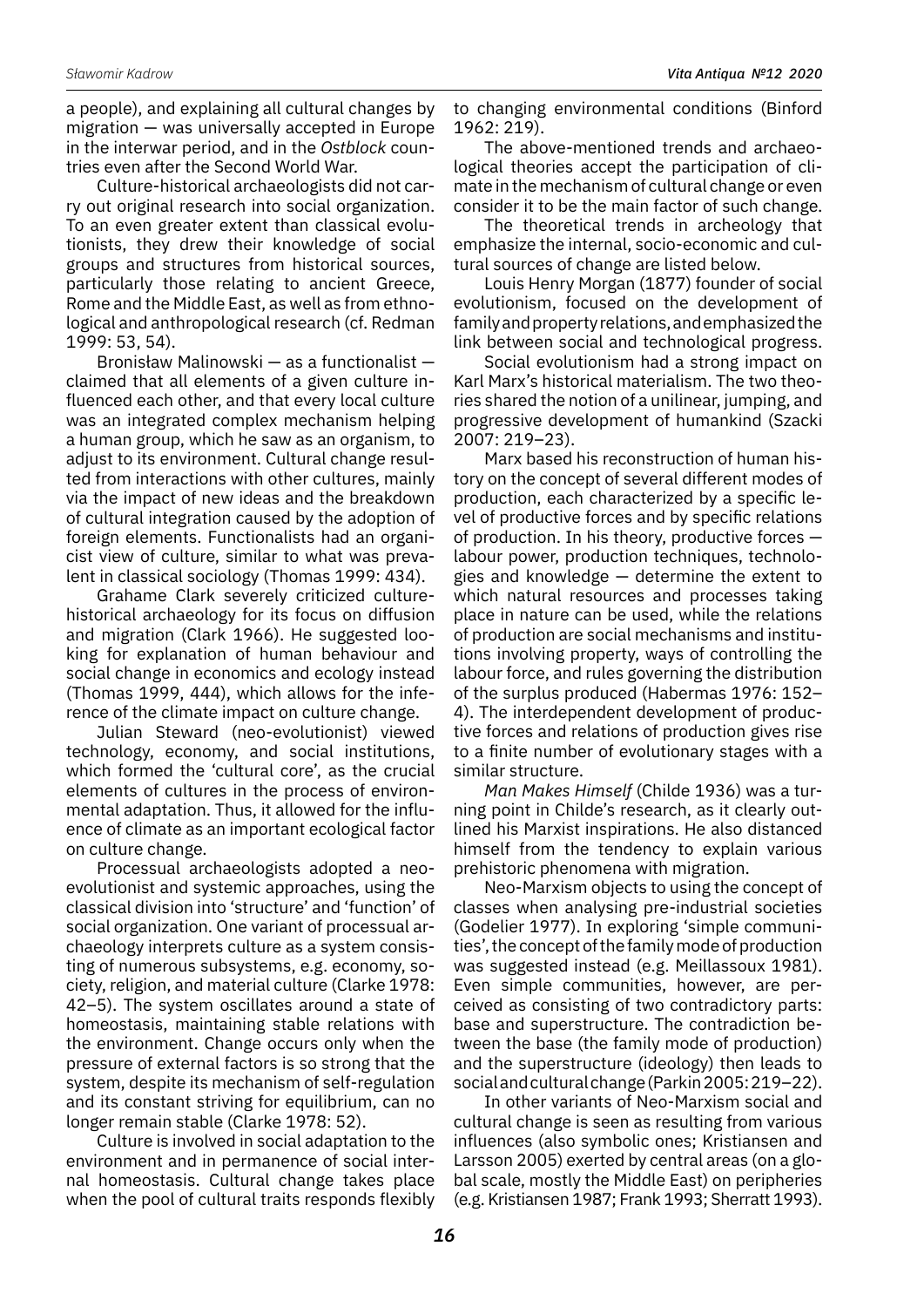Rejecting the mechanistic and organicist model of society and its culture, post-processual archaeology drew mainly on structuralism (Thomas 1999: 455–9) and then on hermeneutics (pp. 60–463), as shown by its interest in meaning and by the conviction that the outside world is construed and processed in the human mind rather than perceived objectively. The outside world, therefore, is received in many different ways, depending on culturally determined world-views (Gadamer 1975). How we see and explain it results from our position in the world. Following Anthony Giddens and his theory of structuration (Giddens 1984), post-processual archaeology questions the sense of exploring social structures.

The transition from processual archaeology to post-processual archaeology is accompanied by the transfer of interest in inequalities, hierarchies, and social structures to heterarchies and social institutions like families, lineages, and kinship relations, and to the exploration of social equality (cf. Chapman et al. 2006; Kienlin 2012).

## 3. Some examples

a. Case of Lesser Poland in the 4<sup>th</sup> Millennium BC (Kruk 1973).

In the light of the well-known model developed by Janusz Kruk (e.g. Kruk 1973; 1993) deforestation processes were provoked and then maintained by the use of extensive slash-andburn cultivation, the new basic and regular agricultural technique. The mentioned technique was practiced by Funnel Beaker culture (= TRB) populations not only in SE part of Poland but also almost on the whole Central European Lowland. It was used in territories covered with 'dry' woodlands, which became at the same time the major economically exploited zone. Simultaneously agriculture had to lose its former 'valleylike' garden-type character (Kruk 1993, 11-14).

Kruk's approach is based on the assumption of systemic mutual relations between natural environment, subsistence and the settlement system (Kruk 1973, 190-225). In Kruk's model, slash-and-bur' cultivation – being a part of the new socio-cultural complex of phenomena, known as TRB – operated as a first and most important agent, generating environmental changes (deforestation) and then causing a sequence of further socio-cultural alterations (Baden-like TRB, Corded Ware culture). There is only one contradiction-like problem in this model. Environmental changes, visible also in geological and malacological analyses in the deposits of Western part of Lesser Poland, started from the very beginnings of the  $4<sup>th</sup>$  Millennium BC

(3900/3800 BC; cf. Kruk *et al.* 1996, 26, 100), when the intensive settlement of SE group of TRB populations not earlier than at 3700 BC (Kruk *et al.* 2018). So, an effect seems to be earlier than its effective cause in this model.

Recent palaeogeographical investigations show that various Central and East European river valleys reacted simultaneously to the Late Glacial and Holocene phases. Several increases in fluvial activities conditioned by climatic changes can be noticed (Kalicki 2006). For my considerations the most interesting is one period of increasing fluvial activities, i.e. at the turn of Atlantic and Sub-Boreal periods. In the Vistula valley near Cracow this period is dated to *ca.* 4500-3600 BC (Kalicki 2006, 292, Fig. 82). It corresponds to the time of later phases of the local Polgar-like culture groups and to the Lublin-Volhynia culture evolution and to the period of the first penetrations of TRB small groups in Lesser Poland. Similar simultaneous sequences of changes are recorded in Byelorussia and on other territories of Europe. They were not disturbed by the various degree of anthropogenic impact (degree of Neolithization; cf. Kalicki 2006, 301). Therefore, it points to the climatic determinations of these fluctuations (including deforestation) and  $-$  at the same time  $-$  to the domination of 'natural' agents in environmental changes. Human impact on the evolution of river valleys was limited to the indirect intensification of natural processes (Kadrow 2011).

The reconstructed sequence of global climatic changes and their environmental effects (Kalicki 2006, 292) testifies their 'possible' influence on the subsistence strategies. It means that effects of natural climatic changes created only conditions for changes in economy and did not provoke them indispensably and directly. Changes in subsistence strategies, following the environmental ones, are recorded only in few cases (e.g. in some parts of loess uplands of Lesser Poland). In other cases, there was no response of Neolithic communities on these fluctuations (Kadrow 2011), like in the case of Byelorussia, or NE regions of Polish Lowlands.

b. Climatic crisis in Dobruja at the end of 5th millennium BC (Todorova 2002).

"Um 4200 BC (…) alle Steppen – und Semisteppenbereiche im Norden der Balkaninsel (…) waren von der Umweltkrise betroffen (…). In der wasserarmen Steppen der Dobrudscha haben die hohe Temperaturen ohne Zweifel anhaltende Dürren und Hungersnöte ausgelöst. Heute, da diese geoklimatischen Vorgänge bekannt un genauer dateirt dind, kann man, von den Ge-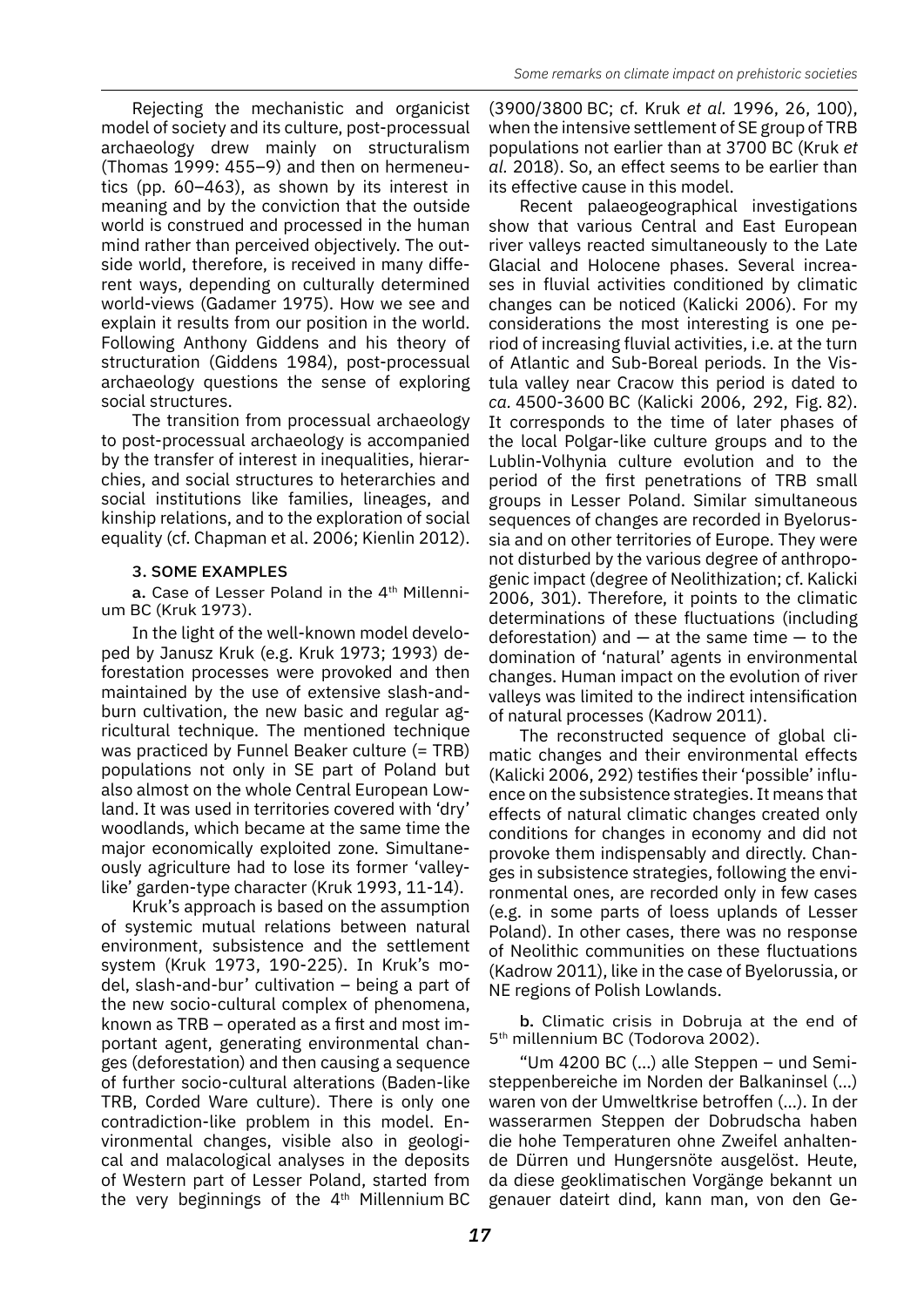danken der Steppeninvasionen abkommend, die ökologische Krise am Höhepunkt des Klimaoptimums als für den Untergang der kupferzeitlichen Kulturen im Nordosten der Balkanhalbinsel verantwortlich bezeichnen (Todorova 2002, 22).

c. Beginning of the Eneolithic in the Steppes of Eastern Europe (Kotova 2005).

"Studying of natural-climatic changes and cultural situation in the steppes of Eastern Europe has shown that the first Eneolithic Sredny Stog culture was formed in the Kalmius and Don interfluve at the beginning of climate aridity about 6400 BP (5350 BC) on the basis of traditions of the population of the Surskaya and late Neolithic Lower Don cultures. About 6300 BP (…) the climate aridity, probably, has forced to migrate a part of the early Sredy Stog population in the northern steppe areas between the Don and Volga that served as the basis for the beginning of emergence of the Khvalinsk Eneolithic culture" (Kotova 2005, 36).

d. Sintashta and origins of Mycenaenian culture (Bátora 2006).

Jozef Bátora's study of population shifts from the territory of the Sintashta culture to Central Europe is another interesting contribution to the debate about climatic influences on migrations (Bátora 2006, 188–192, 301–303). It suggests that fortified settlements built within the cultural complexes of Mad'arovce –Vĕteřov–Böheimkirchen and Otomany–Füzesabony at the end of the Early Bronze Age, as well as proto-urban settlements in Košice–Barca and Spišský Štvrtok, resulted from cultural influences traceable to the Eurasian part of Russia between the Volga and the Transuralian region, and from Mycenaean influences (Bátora 2006, 302; cf. the same opinion of Lichardus, Vladár 1996). In Bátora's view, complexes from the early Mycenaean culture were similar to complexes of the Sintashta culture, with the latter probably older than the former. The Sintashta culture, then, would have been a prototype for many cultural phenomena in Mycenae (Bátora 2006, 302).

In Eastern Europe and Eurasia in 1700– 1300 BC, there was a relatively short humid climatic interval, related to the transgression of the Caspian Sea (cf. also Kremenetski 2003: 11; Kalicki 2006: 291 – 295), which led to an increase in population and in stabilisation of settlement in the Sintashta, Abashevo and Mnogovalikovaya cultures. Those changes may have caused population shifts and, consequently, more intense cultural contacts. Bátora notes that, as it is widely known, nomad populations tended to

cover great distances in relatively short time; therefore, the spread of certain civilizational achievements was not necessarily multistage and prolonged (Bátora 2006: 302). The role of the Mnogovalikovaya culture as an intermediary in contacts between Eurasia and Central Europe is considered as proven.

Bátora's hypothesis, containing some internal contradictions, has a number of quite surprising consequences. If an increase in climatic humidity enhanced the stabilization of settlement, why did it also force those stably settled people to migrate? Paradoxically, one must deduce from chronological data that even before the increased humidity (starting in approx. 1700 BC) began to affect people and their environment, it had already caused considerable migration, which resulted in the emergence of the Mycenaean culture (whose beginnings have been dated to approx. 1800 BC) and the cultural complexes of Mad'arovce –Vĕteřov–Böheimkirchen and Otomany–Füzesabony.

e. Demography and climate in Late Eneolithic Ukraine, Moldova, and Romania (Harper 2017).

Tom Harper (2017) during a multifaceted analysis attempted to correlate macro-scale climate dynamics with anomalies in local and regional archaeological data sets. He reconstructed temperature, precipitation, and growing degree-day trends in Ukraine, Moldova, and Romania from a set of 20 pollen cores in order to explicate the regional impact of the 6.0–5.0 ka BP rapid climate change interval observed in the GISP2 K+ glacio-chemical sequence.

He states that "in the overall population history of the Neo-Eneolithic, the Tripolye giantsettlements (at 100–320 ha each) stand in stark contrast to the vast majority of systems based on local clusters of small and medium-sized sites, with median settlement size fluctuating between 0.5 and 4 ha. Their typological affinities, short period of habitation, and formation during a time of climatic degradation suggests that the giant settlements were more a migratory reaction to events in the Cucuteni-Tripolye "core" area (Diachenko, Menotti 2012) than an endogenous development" (Harper 2017).

According to Diachenko and Menotti (2012) "the major population growth beginning ca. 4100 BC is almost entirely influenced by conditions in Romania and Moldova. The phenomenon of sudden population agglomeration in Central Ukraine during Tripolye B2 and C1 is consistent with recurrent, short-lived "false urbanization" of recent migrant populations within single site" (Harper 2017).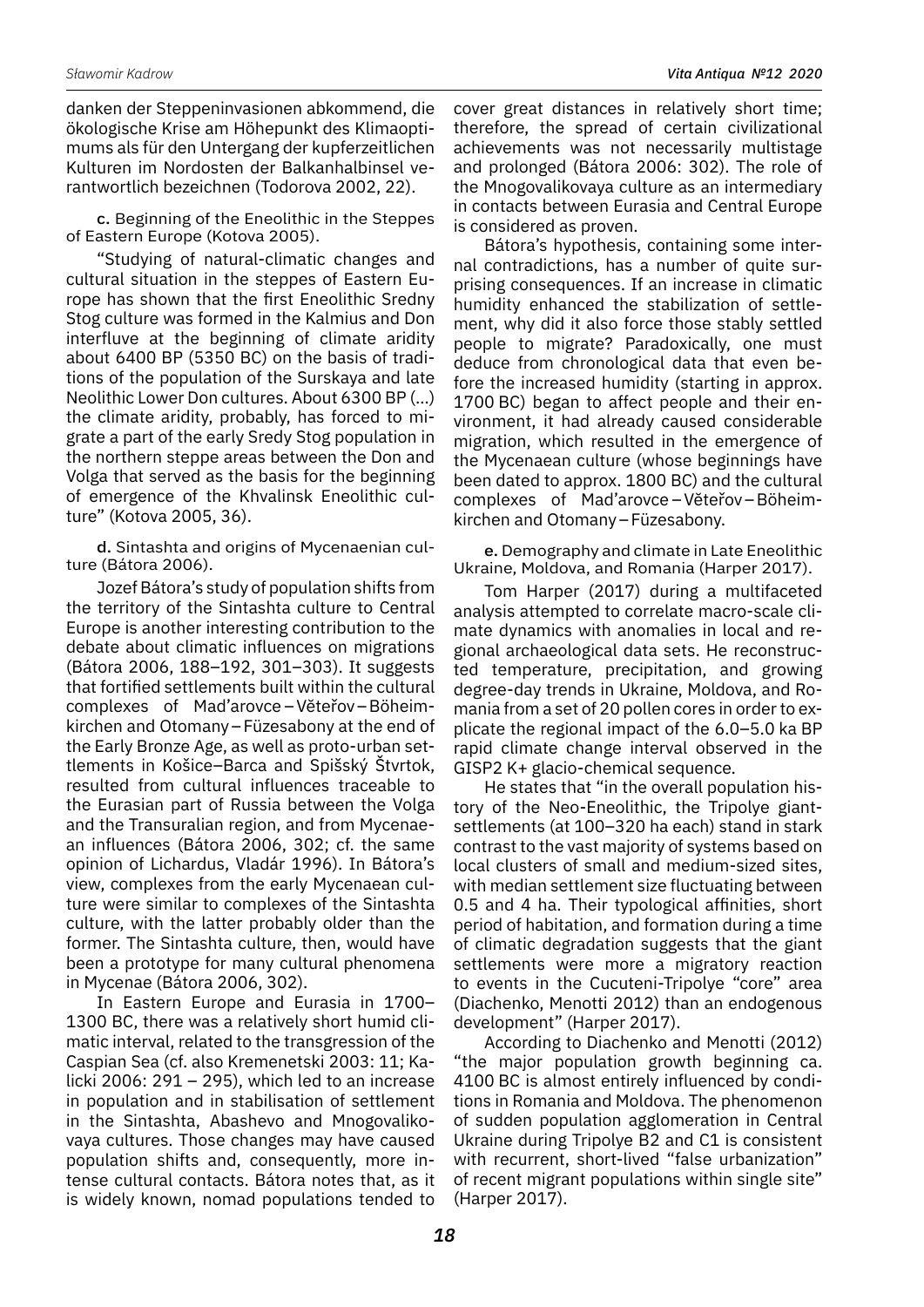f. The concept of the 'stage of reduction and concentration of settlements' in Neolithic studies: demography, settlements and social conflict (Kadrow 2020b).

In recent times there is increasing evidence for global climatic changes, contrary to the opinion of Janusz Kruk expressed more than 40 years ago (Kruk 1973). Archaeologists used to look for correlations between settlement and demographic changes and climate fluctuations. For example, the following dependency is postulated among climate and LBK-populations: periods of decreased or irregularly spaced rainfall are contemporaneous to periods of population decline, while periods of increased rainfall may have favoured population growth (Gronenborn et al. 2014).

However, in the cases of microregions of Osłonki, Bronocie and Iwanowice (Kadrow 2020b), the chronology of social crises does not correlate exactly with either the periods of wetting and cooling of the climate, or with drier and warmer periods, readable throughout the European continent (acc. to Kremenetski 2003; Kalicki 2006). More importantly, these crises did not cover larger territories. They are legible only in some settlement centres, while in others the continuation of old development trends is observed. Moreover, these changes are registered in various geographical, environment, cultural and chronological contexts (Kadrow 2020b).

The discussed cases indicate that the stage of reduction and concentration of settlements in their evolution occurs only in cases of settlements which functioned as central places. The largest settlements in their own (micro-) regions (*cf.* Osłonki: Grygiel 2008, 7–9, 475–476, Fig. 1, 401; Bronocice: Milisauskas, Kruk 1984; Diachenko et al. 2016. Fig. 4; Iwanowice: Kadrow 1995, 33–45, Fig. 11) functioned as such. The existence of a central place is not limited only to one time horizon. The sociocultural structures of the communities which inhabited these settlements were more complex (which does not always mean more hierarchical) in comparison with other communities in the region.

The transition from the stage of central places to the stage of reduction and concentration of settlements always happened during the time of maximal demographic development. This transition was provoked by social conflicts. The emergence, development and fall of these sites were not related to climate changes (Kadrow 2020b).

There is a connection between the depth of a crisis and the severity of the social conflict and its effect in the form of cultural change or change in culture (Kadrow 2020b).

The correlation of the process generating the stage of reduction and concentration of settlements with population growth, the intensification of ritual practices and signs of the crisis and the resulting depopulation and cultural change has been observed in the Rzeszow Neolithic settlement region in southeastern Poland (Kadrow 2020c). A similar course and character of evolution may also be detected in the socio-cultural process in Okolište in Bosnia (e.g. Arponen *et al*. 2015; Müller 2016).

## 4. Conclusions

The above-mentioned examples confirm the relationship between researchers who postulate a significant influence of climate (and accompanying migrations) and a specific theory in archeology. On the other hand, they show the dependence of the interpretation used on the spatial extent and duration of the phenomenon under study. Large-scale changes are explained by climatic impacts, while microregional changes were to depend more often on the influence of internal factors, mainly internal conflicts.

It is also important that even the best documented influence of climatic factors did not affect people directly. As a component of the natural environment that remains outside human culture, climate cannot influence migration or culture change directly (Kadrow 2010). It is part of so called border conditions of cultural and civilizational phenomena, and it may be a necessary condition of cultural change, but never its sufficient condition. It creates conditions to introduce some political and organizational solutions (e.g. it can help make the decision to migrate), but does not bring them about directly (cf. Habermas 1983: 494). Reconstruction of necessary and sufficient conditions requires knowledge of images of the world prevalent in a given society, which involve moral and practical suggestions about how to solve organizational and legal problems in an essential framework of world – view and religion (Habermas 1983: 494).

This thesis may be illustrated with the Biblical exodus of clans of herdsmen from Egypt in the  $2^{nd}$  part of the  $2^{nd}$  millennium BC (Kadrow 2010). Joseph, sold into Egyptian bondage by his jealous brothers (Gen. 37:12 – 28), rose high in the pharaoh's court thanks to his exceptional talents (Gen. 41:37 – 57; 47:13 – 26) and triggered great immigration of herdsmen who had starved in Canaan (Gen. 42:1 – 24; 43:1 – 34). The immigrants believed even then that their stay in Egypt would boost their power and importance, as reflected in God's words to Joseph: "Do not be afraid to go down to Egypt, for I will make you into a great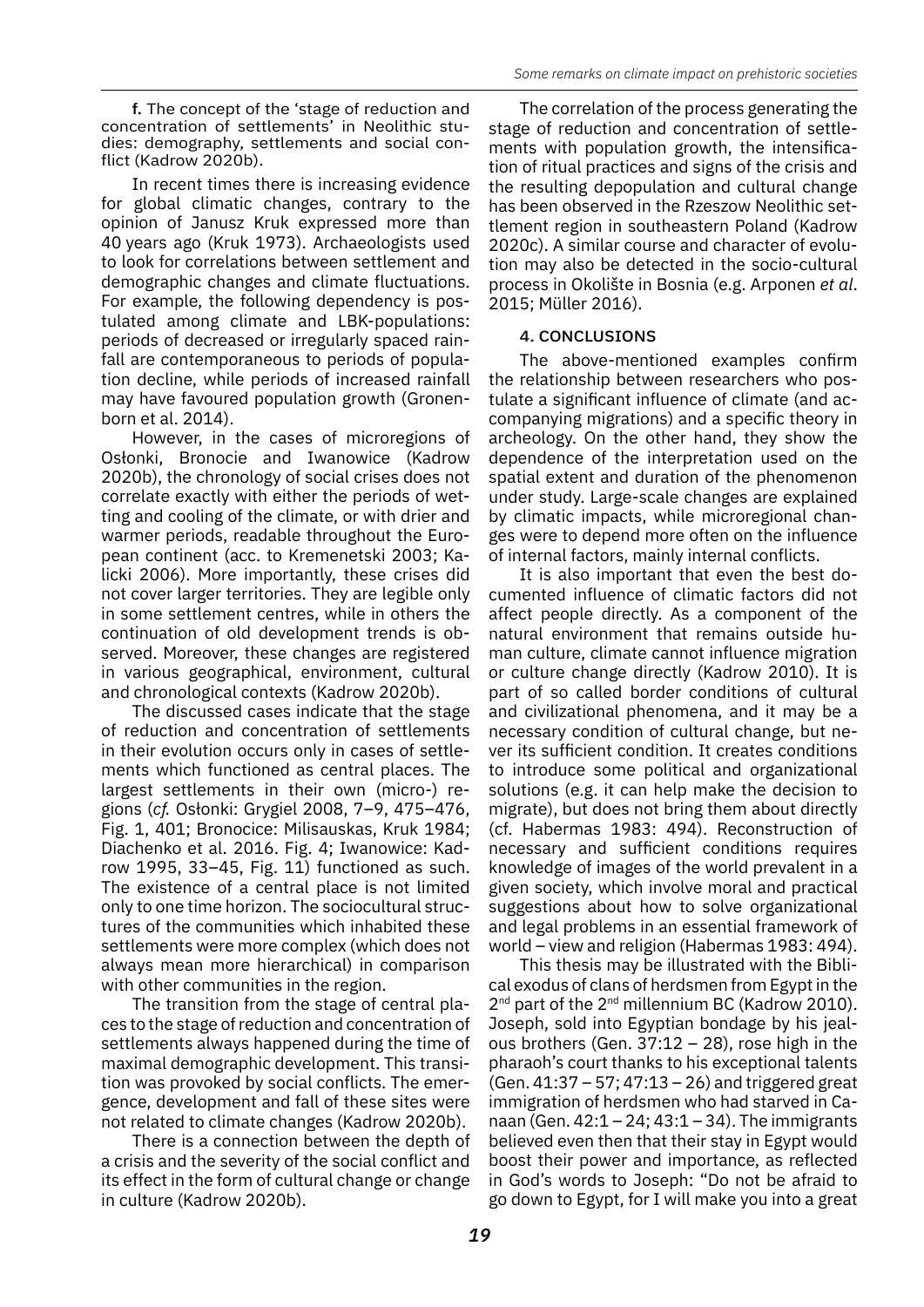nation there" (Gen. 46:3). When dying, Joseph assured his brothers that they would not stay in Egypt for ever and that they would receive what God had earlier promised to the great patriarchs: "I am about to die. But God will surely come to your aid and take you up out of this land to the land he promised on oath to Abraham, Isaac and Jacob" (Gen. 50:24). The exodus from Egypt, therefore, had been planned even before the pharaoh started to make the lives of the families bitter (Ex.  $1:11 - 22$ ). After Joseph's death and then after long oppression, the immigrants found a new leader in Moses, who urged them to leave Egypt and go to the Promised Land (Ex.  $3:1 - 15$ ;  $6:2 - 13$ ). He led the migrants out of the country  $(Ex. 12:37 - 42)$ , turning them into a nation with a strong sense of its own identity, mainly due to a code of laws and rituals formulated during their journey to Canaan (e.g. Ex.  $20:1 - 17$ ).

The Biblical story of the immigrants leaving Egypt, i.e. their migration from Egypt to Canaan, shows clearly that the decisive (necessary and sufficient) condition of their migration (exodus) was the image of the Promised Land present in their consciousness. The image developed before the external factors (the oppression, plagues, starvation etc.), which functioned only as border (necessary but insufficient) conditions. They were conducive to the decision about leaving Egypt; however, the plan to leave Egypt had been formed much earlier and independently of those external (including climatic) factors (Kadrow 2010).

#### **REFERENCES**

- Arponen, V. P. J., Müller, J., Hofmann, R., Furholt, M., Ribeiro, A., Horn, C., and Hintz, M. 2015. Using the Capability Approach to Conceptualise Inequality in Archaeology: the Case of the Late Neolithic Bosnian Site OkoliΠte c. 5200– 4600 BCE. *Journal of Archaeological Methods and Theory* 23: 541–560.
- Barth, F. 2005. Britain and the Commonwealth. In F. Barth, A. Gingrich, R. Parkin, and S. Silverman, *One Discipline, Four Ways: British, German, French and American Anthropology*, 3–57. Chicago: Chicago University Press.
- Bátora, J. 2006. *Štúdie ku komunikácii medzi Strednou a Východnou Európou v dobe bronzovej*. Bratislava.
- Binford, L. R. 1962. Archaeology as anthropology. *American Antiquity* 28: 217–225.
- Chapman, J., Higham, T., Slavchev, V., Gaydarska, B., and Honc ,N. 2006. The social context of the emergence, development and abandonment of the Varna cemetery, Bulgaria. *European Journal of Archaeology* 9(2–3): 159–183. Childe, V. G. 1936. *Man Makes Himself*. London: Watts.
- Clark, J. G. 1966. The invasion hypothesis in British archaeology. *Antiquity* 40: 172–189.
- Clarke, D. 1978. *Analytical Archaeology*, 2nd edn. London: Methuen.
- Diachenko, A., Kruk, J., and Milisauskas, S. 2016. What does the bell-distribution hide? Spatial behavior and demographis development of the Funnel Beaker Culture populations in Bronocice region, Poland. *Sprawozdania Archeologiczne* 68: 25–38.
- Diachenko, A., Menotti, F. 2012. The gravity model: monitoring the formation and development of hte Tripolye culture giant-settlements in Ukraine. *Journal of Archaeological Science* 39(4): 2810–2817.
- Frank, A. G. 1993. Bronze Age world system cycles. *Current Anthropology* 34: 383–429.
- Gadamer, H.-G. 1975. *Wahrheit und Methode. Grundzüge einer philosophischen Hermeneutik*. Tübingen: J. C. B. Mohr.
- Giddens, A. 1984. *The Constitution of Society. Outline of the Theory of Structuration*. Oxford: Blackwell.
- Gingrich, A. 2005. The German-speaking countries. In F. Barth, A. Gingrich, R. Parkin, and S. Silverman, *One Discipline, Four Ways: British, German, French and American Anthropology*, 61–156. Chicago: Chicago University Press.

Godelier, M. 1977. *Perspectives in Marxist Anthropology*. Cambridge: Cambridge University Press.

- Gradmann, R. 1906. Beziehungen zwischen Pflanzengeeographie und Siedlungdgeschichte. *Geographische Zeitschrift* 12, 305-325.
- Gronenborn, D., Strien, H.-C., Dietrich, S., and Sirocko, F. 2014. 'Adaptive cycles' and climate fluctuations: a case study from Linear Pottery Culture in western Central Europe. *Journal of Archaeological Science 51: 73–83*.

Grygiel, R. 2008. *The Neolithic and Early Bronze Age in the Brześć Kujawski and Osłonki Region 2(1–3). Middle Neolithic. Brześć Kujawski Group of the Lengyel Culture*. Łodź:

- Fundacja Badań Archeologicznych Imienia Profesora Konrada Jażdżewskiego, Muzeum Archeologiczne i Etnograficzne w Łodzi.
- Habermas, J. 1976. *Zur Rekonstruktion des Historischen Materialismus*. Frankfurt am Main: Suhrkamp.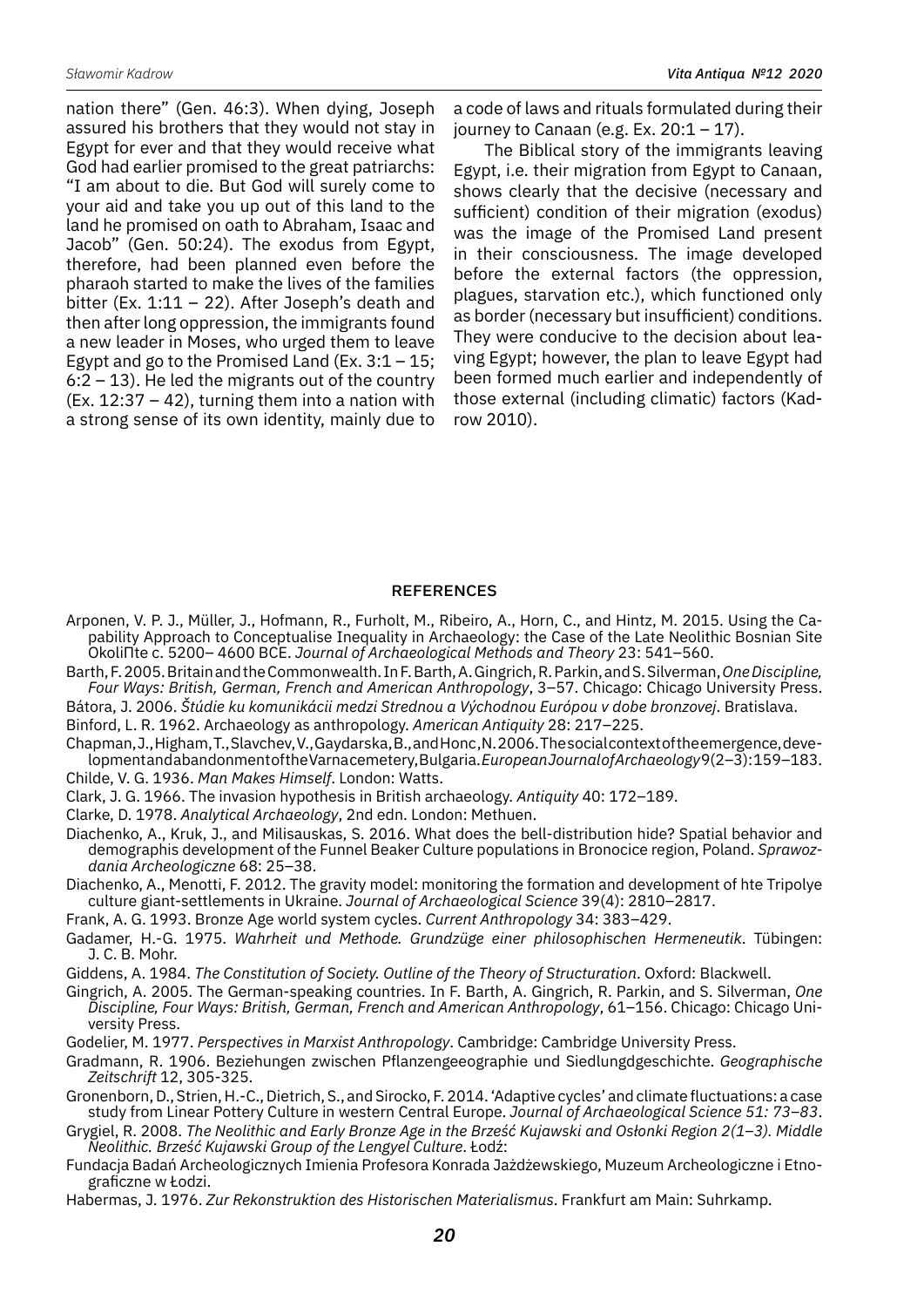Habermas, J. 1983. *Teoria i praktyka*. Warszawa: PIW.

- Harper, T. 2017. Demography and climate in Late Eneolithic Ukraine, Moldova, and Romania: multiproxy evidence and pollen-based regional corroboration. *Journal of Archaeological Science: Reports* 23: 973–982. Jahnkun, H. 1983. Wprowadzenie do archeologii osadnictwa. Warszawa: MKiSz.
- Kadrow, S. 1995. *Gospodarka i społeczeństwo. Wczesny okres epoki brązu w Małopolsce*, Kraków: IAE PAN.
- Kadrow, S. 2010. Examples of Migrations in the Early Phases of the Metal Ages from a Contemporary Sociological Perspective, In K. Dzięgielewski, M. S. Przybyła, A. Gawlik (eds.), *Migration in Bronze and Early Iron Age Europe* (= *Prace Archeologiczne. Studia* 63). Kraków 2010, 47-61.
- Kadrow, S. 2011. Global Climatic Changes and Culture Change in the Light of More Recent Sociological Concepts – the Mid of 4th Millennium BC in SE Poland. In I. Hildebrandt-Radke, J. Czebreszuk, W. Dörfler, J. Müller (eds.), *Anthropogenic Pressure in the Neolithic and Bronze Age in the Central European Lowlands*  (= *Studien zur Archäologie in Ostmitteleuropa* 8). Poznań-Bonn: Habelt, 161-171.
- Kadrow, S. 2013. Regional research in archaeology in the light of selected traditions of geographical studies. In Kadrow S., Włodarczak P. (eds.), *Environment and subsistence – forty years after Janusz Kruk's "Settlement studies…"* (= *Studien zur Archäologie in Ostmitteleuropa* 11). Rzeszów, Bonn 2013: Institute of Archaeology, Rzeszów University & Verlag Dr. Rudolf Habelt GmbH, 525-531.
- Kadrow, S. 2020a. Social Organization and Change. In A. Gardner, M. Lake, and U. Sommer (eds.), *The Oxford Handbook of Archaeological Theory.* Oxford: Oxford University Press 2020, 1-22.
- Kadrow, S. 2020b. The concept of the 'stage of reduction and concentration of settlements' in Neolithic studies: demography, settlements and social conflict. *Documenta Praehistorica* 47, 232-244.
- Kadrow, S. 2020c. Innovations in ceramic technology in the context of culture change north of the Carpathians at the turn of the 6th and 5th millennia BCE. In Furholt, M., Spataro, M. (eds.). *Detecting and explaining technological innovation in prehistory* (= *Scales of transformation* 8). Leiden: Sidestone Press 2020, 85-105.
- Kalicki, T. 2006. *Zapis zmian klimatu oraz działalności człowieka i ich rola w holoceńskiej ewolucji dolin środkowoeuropejskich.* Warszawa.
- Kienlin, T. L. 2012. Beyond elites: an introduction. In T. L. Kienlin and A. Zimmermann (eds), *Beyond Elites: Alternatives to Hierarchical Systems in Modelling Social Formations*, 15–32. Bonn: Rudolf Habelt.
- Kossinna, G. 1911. *Die Herkunft der Germanen, zur Methode der Siedlungsarchäologie*. Würzburg: Kabitzsch.
- Kotova, N. S. 2005. Beginning of the Eneolithic in the Steppes of Eastern Europe. *Sprawozdania Archeologiczne*  57, 9-51.
- Kremenetski, K. V. 2003. Steppe and Forest-steppe Belt of Eurasia: Holocene Environmental History. In M. Levine, C. Renfrew, and K. Boyle (eds.), *Prehistoric steppe adaptation and the horse*. McDonald Institute Monographs. Cambridge University Press. Cambridge: 11–27.
- Kristiansen, K. 1987. Centre and periphery in Bronze Age Scandinavia. In M. Rowlands, M. Larsen, and K. Kris-
- tiansen (eds), *Centre and Periphery in the Ancient World*. Cambridge: Cambridge University Press, 74–85. Kruk, J. 1973. *Studia nad neolitem wyżyn lessowych.* Kraków.
- 
- Kruk, J. 1993. Rozwój społeczno-gospodarczy i zmiany środowiska przyrodniczego wyżyn lessowych w neolicie (4800-1800 bc). *Sprawozdania Archeologiczne* 44, 7-17.
- Kruk, J., Milisauskas S. 1990. Radiocarbon Dating of Neolithic Assemblages from Bronocice. *Przegląd Archeologiczny* 37, 195-228.
- Kruk, J., Milisauskas, S., Alexandrowicz, S. W., Śnieszko, Z. 1996. *Osadnictwo i zmiany środowiska naturalnego wyżyn lessowych. Studium archeologiczne i paleogeograficzne nad neolitem w dorzeczu Nidzicy.* Kraków.
- Kruk, J., Milisauskas, S., Włodarczak, P. 2018. *Real time. Radiocarbon Dates and Bayesian Analysis of the Neolithic Settlement at Bronocice. Fourth Millennium BC*. Kraków: IAE PAN.
- Lichardus, J., Vladár, J. 1996. *Karpatenbecken Sintašta Mykene. Ein Beitrag zur Definition der Bronzezeit als historischer Epoche*. Slovenská Archeológia 44, 25–93.
- Meillassoux, C. 1981. *Maidens, Meal, and Money: Capitalism and the Domestic Community*. Cambridge: Cambridge University Press.
- Milisauskas, S., Kruk, J. 1984. Settlement organization and the appearance of low level hierarchical societies During the neolithic in the Bronocice Microregion, Southeatsrn Poland. *Germania* 62: 1–29.
- Morgan, L. H. 1877. *Ancient Society, or, Researches in the Lines of Human Progress from Savagery, through Barbarism to Civilization*. New York: World Publishing.
- Muller, J. 2016. From the Neolithic to the Iron Age Demography and Social Agglomeration: The development of Centralized Control? In M. Fernandez-Gotz, D. Krausse (eds.), *Eurasia at the Dawn of History: Urbanization and Social Change*. Cambridge University Press. Cambridge: 106–124.
- Parkin, R. 2005. The French-speaking countries. In F. Barth, A. Gingrich, R. Parkin, and S. Silverman, *One Discipline, Four Ways: British, German, French and American Anthropology*, 157–256. Chicago: Chicago University Press.
- Ratzel, F. 1992. *Anthropogeographie. Die geographische Verbreitung der Menschen* 1. Stuttgart: Verlag von J. Engelhorn.
- Ratzel, F. 1891. *Anthropogeographie. Die geographische Verbreitung der Menschen* 2. Stuttgart: Verlag von J. Engelhorn.
- Redman, C. L. 1999. The development of archaeological theory: explaining the past. In G. Barker (ed.), *A Companion Encyclopedia of Archaeology*, 48–80. London: Routledge.